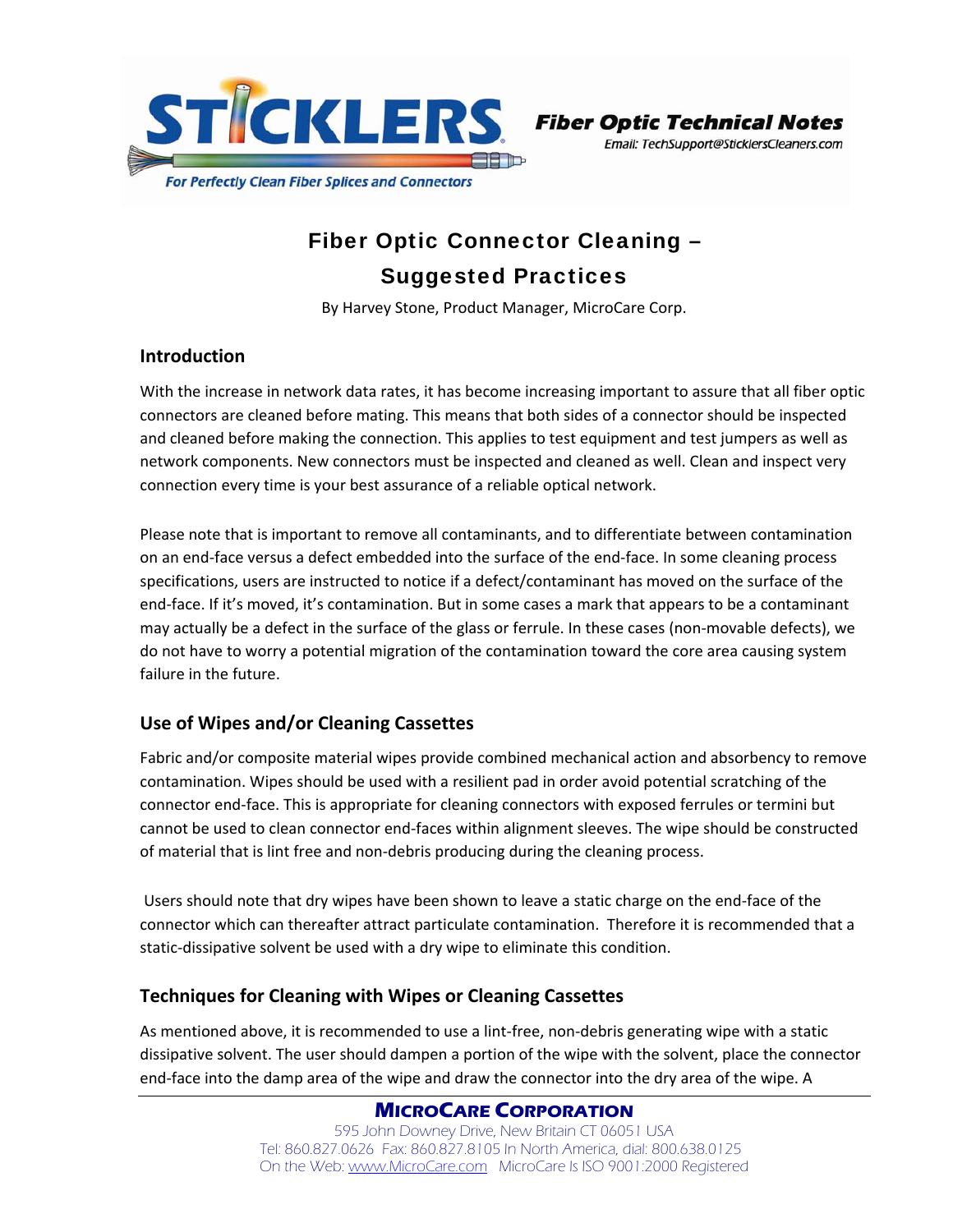physical wipe of 2 – 5 cm should be sufficient. This may be repeated in a different area of the wipe if desired, however 1 or 2 strokes should be sufficient for most common contaminants.

Upon inspection, if the connector is not clean after the first cleaning, it is acceptable to repeat the process. More than two or three attempts is not recommended. Perhaps slightly more pressure on the connector to increase the mechanical action and perhaps making several stokes from the damp to dry sections of the cleaning material will enhance cleaning.

If the connector is still not clean and contamination has not moved, it should be considered non‐ removable contamination and depending on the location and size of the contamination (See Tables 1 and 2, below) the user may have to reject the connector.

## **Swabs or Port Cleaning Devices**

The use of purpose‐built swabs or mechanical port cleaning devices provides excellent mechanical action and high absorbency of any contamination. However since the a port is very confined and the mechanical motion is limited, it is recommended that the "wet/dry" cleaning process be utilized for cleaning connector end‐faces within alignment sleeves. A static‐dissipative solvent will add chemical action to the cleaning process and eliminate any residual static charge on the connector. The cleaning end of the swab or the port cleaning device should be lint-free, non-debris generating material.

Select a swab or port cleaning device that is manufactured for the size connector you are cleaning. Do not touch or contaminate the cleaning end of the swab or the port cleaning device. It is recommended that the user dampen the swab or port cleaning device with a static‐dissipative solvent. The swab or port cleaning device should be damp but not wet. (The process is analogous to wiping a smooth surface with a sponge. A damp sponge will pick up contaminates, whereas a wet sponge will only spread them around.) If a very fast‐drying solvent is used, then a follow‐up cleaning with a dry swab or an addition activation of the port cleaning device may not be necessary.

#### **When Using Swabs**

Place the dampened cleaning end of the swab into the port and rotate the swab while applying some pressure to the connector end‐face. Usually pushing so that the compression spring in the connector is slightly activated is ideal for 2.5mm connectors. Rotating the swab 6 – 12 times is sufficient. The swab should only be used once and then disposed.

When cleaning angled polished connectors – APC connectors are typically color coded with a green connector housing or bulkhead adaptor – then merely a ¼ turn back and forth rotation may help the swab end-face conform to the 8 degree angle and thereby clean the entire surface of the connector endface. If a very fast-drying solvent was used, you are now ready to inspect. If not, repeat the above process with a dry swab.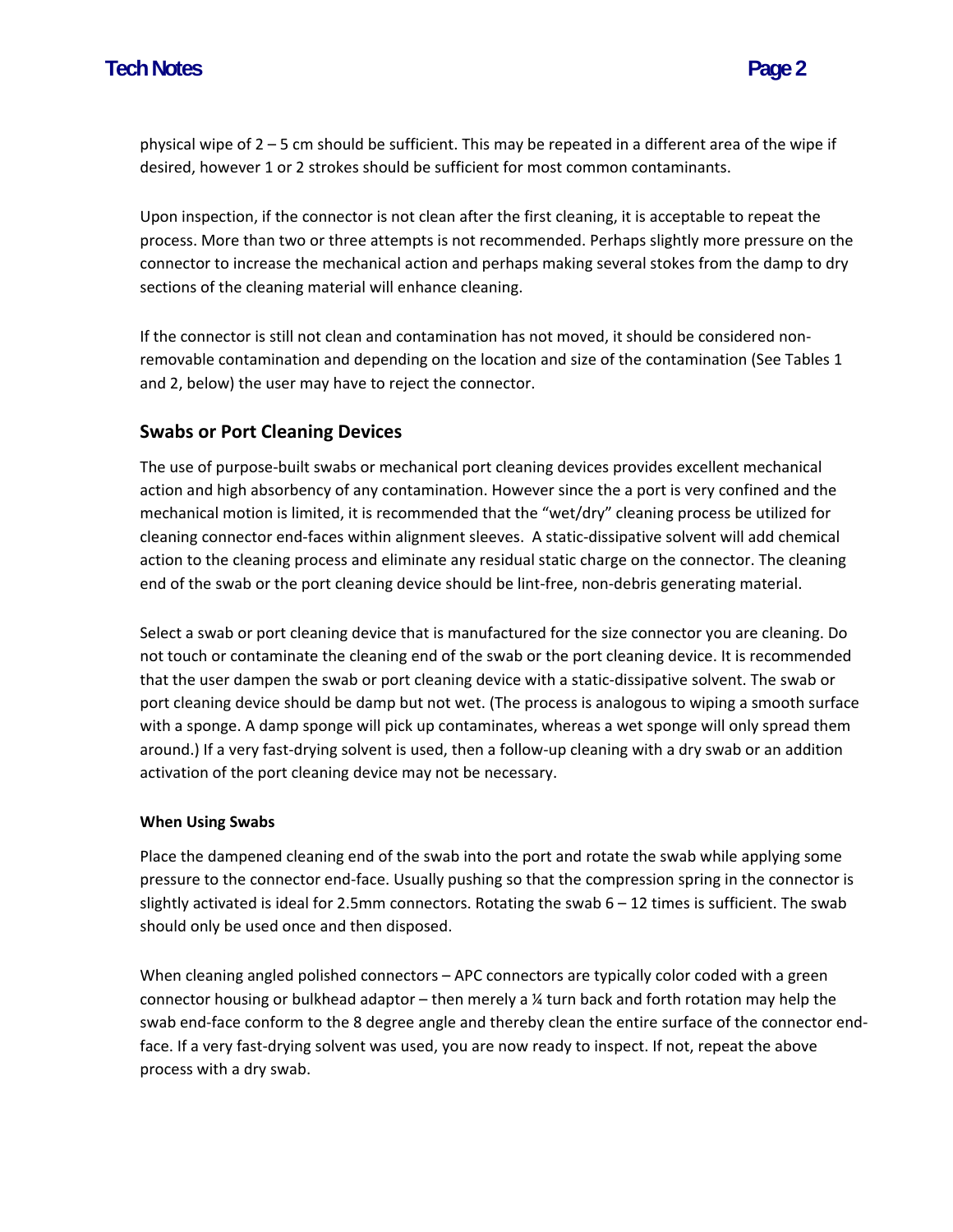#### **When Using Port Cleaning Devices**

Insert the solvent‐dampened device into the alignment sleeve and active the cleaner to perform the mechanical clean either by pushing the device or by pressing on a button on the device. To accomplish the dry portion of the cleaning process, an additional activation of the device assures that any excess solvent has been removed.

Upon inspection, if the connector is not clean after the first cleaning, the process can be repeated.

If the connector is still not clean and contamination has not moved it should be considered non‐ removable contamination and depending on the location and size of the contamination (See table below) the user should pass or reject use of the connector.

#### **Notes about Solvents**

The solvents used to clean fiber optics should be fast‐drying, static‐dissipative and residue‐free. Many solvents are flammable and/or considered hazardous materials, increasing cost of shipment and storage of the solvent. However, there are solvents available that are non‐flammable, non‐hazardous and packaged so that shipping requires no additional fees or paperwork.

Historically, 99% pure isopropyl alcohol (IPA) has been used as a solvent. However, IPA is easily contaminated. IPA is hygroscopic and absorbs moisture from the atmosphere including any contaminates present, potentially leaving a haze on the connector end‐face which can be a problem with higher power laser networks. In addition, IPA is flammable and a hazardous material. Typically IPA must be repackaged for use and is therefore very subject to contamination.

Also, it is important to select a solvent that is compatible with the cleaning wipe, swab, or device. You do not want a solvent that will dissolve the glue used in the wipe and leave additional contamination.

### **Other Notes**

Cleaning connector end‐faces with "canned air" is not recommended.

Do not repackage cleaning wipes, swabs, cassettes, or port cleaning devices. Do not repackage solvents as it will lead to cross‐contamination.

Fast-drying solvents can be used to clean (flush/rinse) adaptor caps used on inspection or test equipment. These adaptors can also be sources of contamination in the optic network.

For more details, visit www.SticklersCleaners.com and search for "wet-dry", "hygroscopic", "canned air", "lint‐free wipe" and related terms.